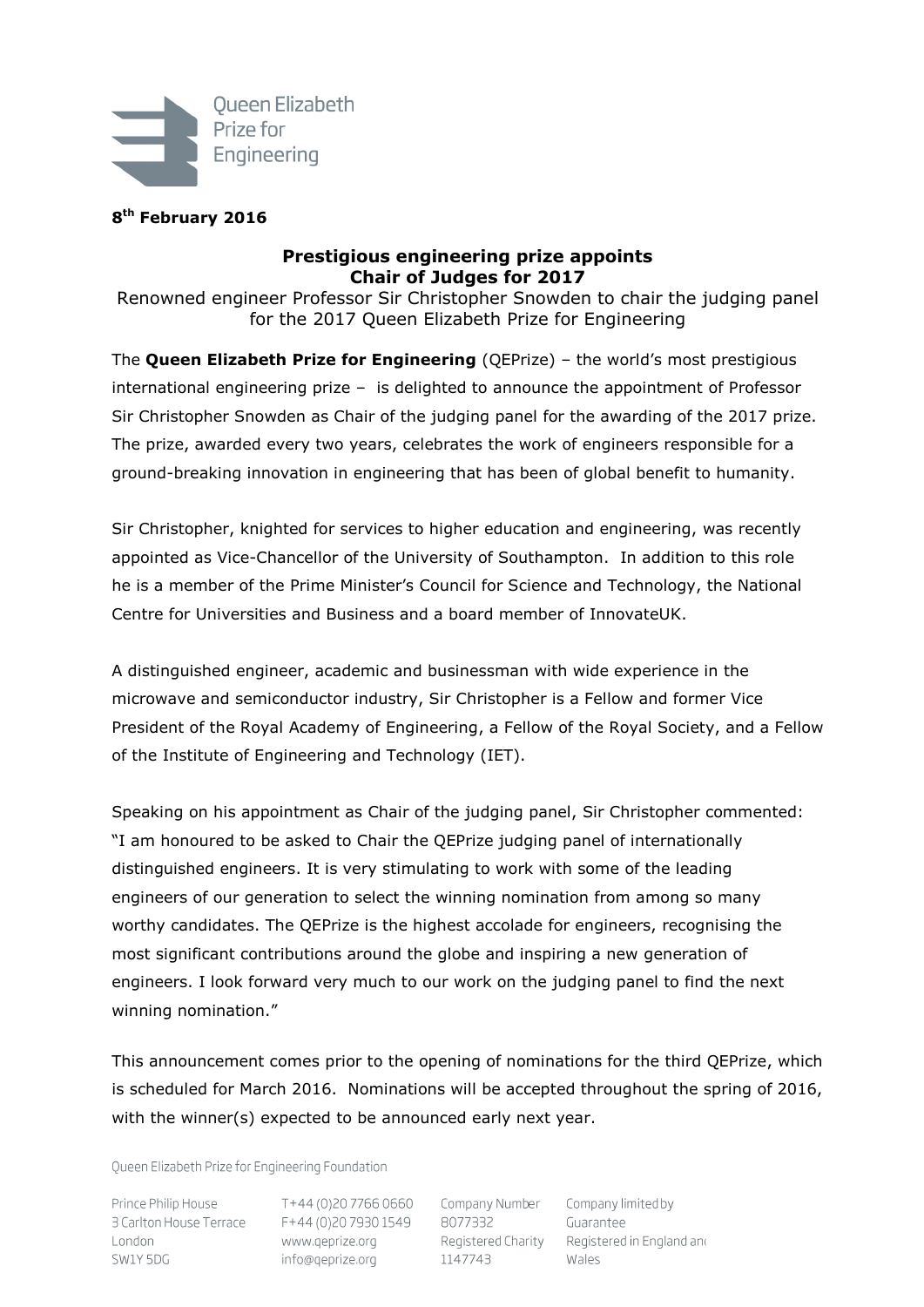The **Queen Elizabeth Prize for Engineering** is a global £1 million prize that aims to raise the public profile of engineering and inspire young people to take up the challenges of the future and become engineers. The QEPrize was launched in 2011 to address the need for more engineers and to celebrate the remarkable achievements of today's engineers. There is no Noble Prize for engineering, the QEPrize aspires to fill this void, giving engineers the recognition they deserve. The QEPrize is awarded biennially and the search for the winner(s) demonstrates the importance of engineering to society across the world.

The previous winner of the QEPrize, awarded in 2015 by Her Majesty The Queen, was **Dr Robert Langer**, a groundbreaking chemical engineer based at MIT, who was recognized for his revolutionary advances and leadership in engineering at the interface with chemistry and medicine.

#### **Ends**

#### **Interview Requests**

For more information or to request an interview please contact media@qeprize.org

#### **Assets**

Stills and official QEPrize logos are available to hi res download from: <http://qeprize.org/news/media/>

@QEPrize #createthefuture

**The Queen Elizabeth Prize for Engineering** 

#### **Edelman**

| +44 (0)20 3047 2076<br>josh.leigh@edelman.com<br>Josh Leigh |
|-------------------------------------------------------------|
|-------------------------------------------------------------|

## **Queen Elizabeth Prize for Engineering**

| Jonathan Narbett | jonathan.narbett@geprize.org | +44 (0)20 7766 0661 |
|------------------|------------------------------|---------------------|
| Sarah Gaunt      | sarah.gaunt@geprize.org      | +44 (0)20 7766 0663 |

## **About the Queen Elizabeth Prize for Engineering Foundation**

The Queen Elizabeth Prize for Engineering is run by a charitable company limited by guarantee and called The Queen Elizabeth Prize for Engineering Foundation. The Queen Elizabeth Prize for Engineering Foundation was established to administer the Queen Elizabeth Prize for Engineering, raise the public profile of engineering and inspire young

Oueen Elizabeth Prize for Engineering Foundation

| Prince Philip House     |  |
|-------------------------|--|
| 3 Carlton House Terrace |  |
| London                  |  |
| SW1Y 5DG                |  |

T+44 (0)20 7766 0660 Company Number F+44 (0)20 7930 1549 8077332 www.geprize.org info@qeprize.org

Registered Charity 1147743

Company limited by Guarantee Registered in England and Wales